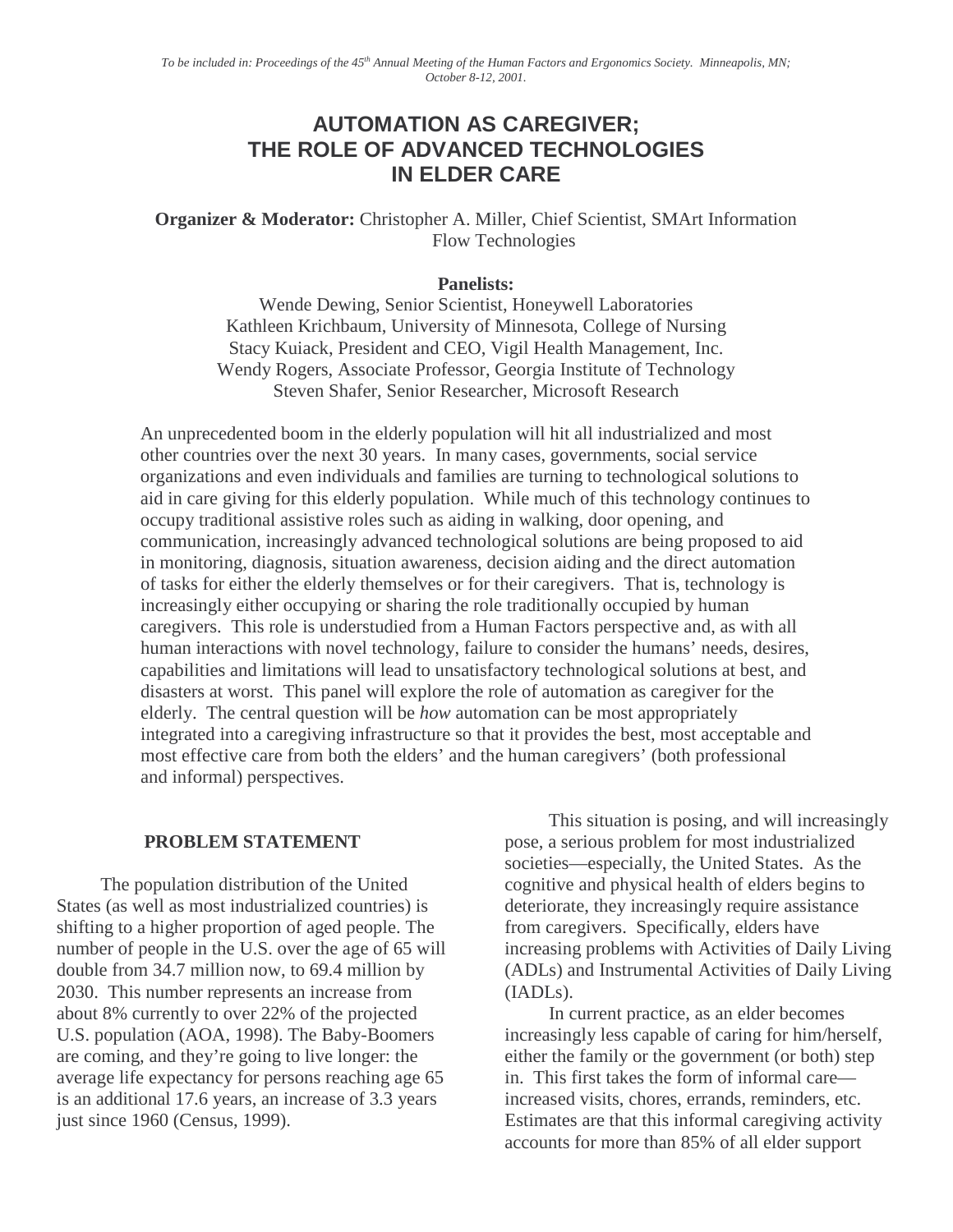(GAO, 1997), involves more than 23% of US households (AARP, 1997) for an average of 12 hours per week and has been conservatively quantified at a cost of \$11.2B per year in 1997 (MetLife, 1997).

As the elder's capabilities decline, the ability of an informal caregiver becomes inadequate. This is a period of intense stress for both the family and the elder. At this point, in-home professional care and/or assisted living and/or nursing home care becomes necessary. In-home health care is projected to cost Americans \$56.7B and nursing home care to cost \$130.9B by 2005 (each almost doubling corresponding 1996 figures (HCFA, 1998)). Historically, 43% of people over the age of 65 will enter a nursing home at an average cost of \$47,000 per person per year (HCFA, 1998).

Even if the U.S. economy could handle these increases in terms of both costs and the available (and shrinking) labor pool, the strain on families and individuals is enormous—informal caregivers use prescription drugs for depression, anxiety, and insomnia at a rate of two to three times that of the average population (Gallagher, et. Al., 1989), and surveys have shown that 30% of the elderly would 'rather die' in their legacy homes than move to nursing care (HCFA, 1998). If nursing home admission could be deferred for one year for less than 1 in 5 of these elders, the U.S. would save an estimated \$22 billion in 2005 alone—not to mention untold familial suffering.

Technologists are rushing to provide solutions to these problems. Everything from ergonomically designed can openers and countertops, to chemical analysis toilets and smart refrigerators, to telemedicine, to integrated home monitoring and aiding systems may serve to let the elderly maintain their independence and remain in their legacy homes longer—or reduce the need for professional assistance, extending the capabilities of those engaged in it and, hopefully, reducing the costs. But such goals are, increasingly, placing technology in the role of caretaker—a role previously occupied almost exclusively by humans. This role is understudied from a Human Factors perspective and, as with all human interactions with novel technology, failure to consider the humans' needs, desires, capabilities and limitations will lead to

unsatisfactory technological solutions at best, and disasters at worst.

#### **PANEL DESCRIPTION**

This panel will explore the role of automation as caregiver for the elderly. The central question will not be so much *whether* automation should be cast in the role of caregiver—the world seems to be rushing toward that solution—but rather *how* automation can be most appropriately integrated into a caregiving infrastructure so that it provides the best, most acceptable and most effective care from both the elders' and the human caregivers' (both professional and informal) perspectives.

We do not intend that panelists should so much provide a detailed account of research results in this field as that they should present a variety of perspectives, concerns and lessons learned from both research and practical experience on the topic of how technology can and should be brought to bear to aid in caregiving for the elderly. As such, we have assembled a group of panelists with unique insights on and knowledge of this question.

Dr. Kathleen Krichbaum is a professor specializing in gerontology and long term elder care at the University of Minnesota's School of Nursing. Dr. Wendy Rogers is a Psychology professor at the Georgia Institute of Technology specializing in human factors research on the elderly's use of technology. Mr. Stacy Kuiak is the CEO and President of Vigil Health Management, Inc. a company which has fielded an advanced monitoring and alerting system used to extend the available human caregiver resources in assisted living care facilities for dementia patients. Both Dr. Wende Dewing of the Honeywell Laboratories, and Dr. Steven Shafer of Microsoft Research are currently engaged in projects to develop advanced 'ubiquitous computing' architectures to be used to monitor and assist elders in their homes.

Each participant will have approximately 10 minutes to present his or her research and experience. Panelists will be asked specifically to offer a position, derived from their experience and data, on filling in the blank in the following statement: *"In order to provide acceptable benefit*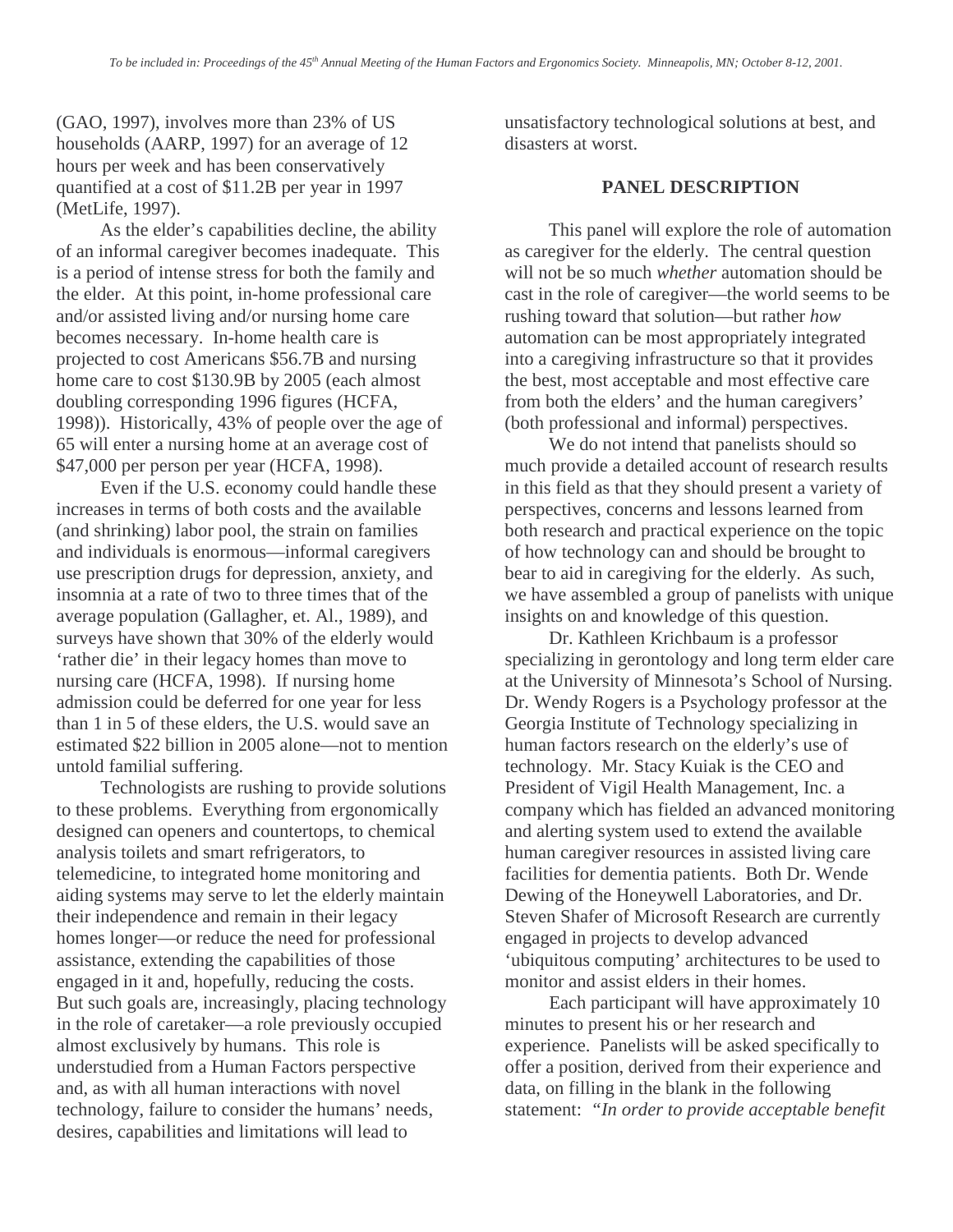# *to both caregivers and elderly clients, automation systems occupying a role as caregiver must …"*

Since the panel participants have a variety of backgrounds, some with extensive experience in human factors and others with none, we hope to encourage the audience to raise and pursue topics of interest in the application of technology to caregiving for the elderly. Following presentations by the panelists, the symposium will be opened for questions. Potential questions might include, but will certainly not be limited to:

- How can we accurately convey the capabilities and, especially, the limitations of a technological system to a decision maker (who may or may not be the elder) who must decide whether or not to use this particular system in the care of this particular elderly person?
- How should we approach the tradeoff between comfort and dignity in the elder's interaction with the technological system? This is particularly pressing with regards to security and privacy issues surrounding monitoring systems.
- How can/should we cope with the legal issues surrounding caregiving systems? Will (should?) the liability issues associated with such systems prohibit the fielding of capabilities which could, technologically, be provided?
- Unlike many other forms of automation, caregiving automation inherently provides a service for the recipient that s/he cannot provide themselves. What impact will this factor have on the types of automation that can or should be fielded?

### **PANELISTS STATEMENTS**

Below are brief descriptions of the background and position statements for each of the panelists.

**Wende Dewing Honeywell Laboratories**

Our Independent LifeStyle Assistant (ILSA) program is designed to enable elders to defer, if not avoid, a move to institutional care through the use of advanced user interface, reasoning, and home automation technologies. The success of these technologies depends on the extent to which they can accommodate individual differences. In order to provide meaningful benefit to both caregivers and elders, automation systems must be tailored to the individual needs, activities, patterns of behavior, capabilities, and preferences of those they serve. Our recent research has explored the daily routines of elders in an attempt to understand the range and frequency of activities that must be addressed, as well as the capabilities and preferences that will determine the ways in which ILSA interacts with elders and caregivers. I will describe a day in the life of an elder and her caregiver, and how this information might impact the design of systems such as ILSA.

# **Kathleen Krichbaum, RN, PhD University of Minnesota**

The potential benefits of automation systems acting as caregivers for elderly clients are vast. In order for this change to occur, designers of these systems must be aware of the unique needs of elders living independently. Research on these elders has demonstrated that this population is heterogeneous; it becomes difficult, then, to aggregate needs broadly. However, there is a growing body of literature that has identified factors that contribute to institutionalization of elders. This literature is based on the important distinction between normal changes associated with aging and changes that signal functional or cognitive decline that necessitate more intensive caregiving. As such it has informed care providers about what it takes to maintain elders independently at home. Understanding the "Top Ten Reasons" that predispose one to move from home to Assisted Living Facilities and/or Nursing Homes will help in the design of automation systems as caregivers.

**Stacy Kuiack Vigil Health Management, Inc.**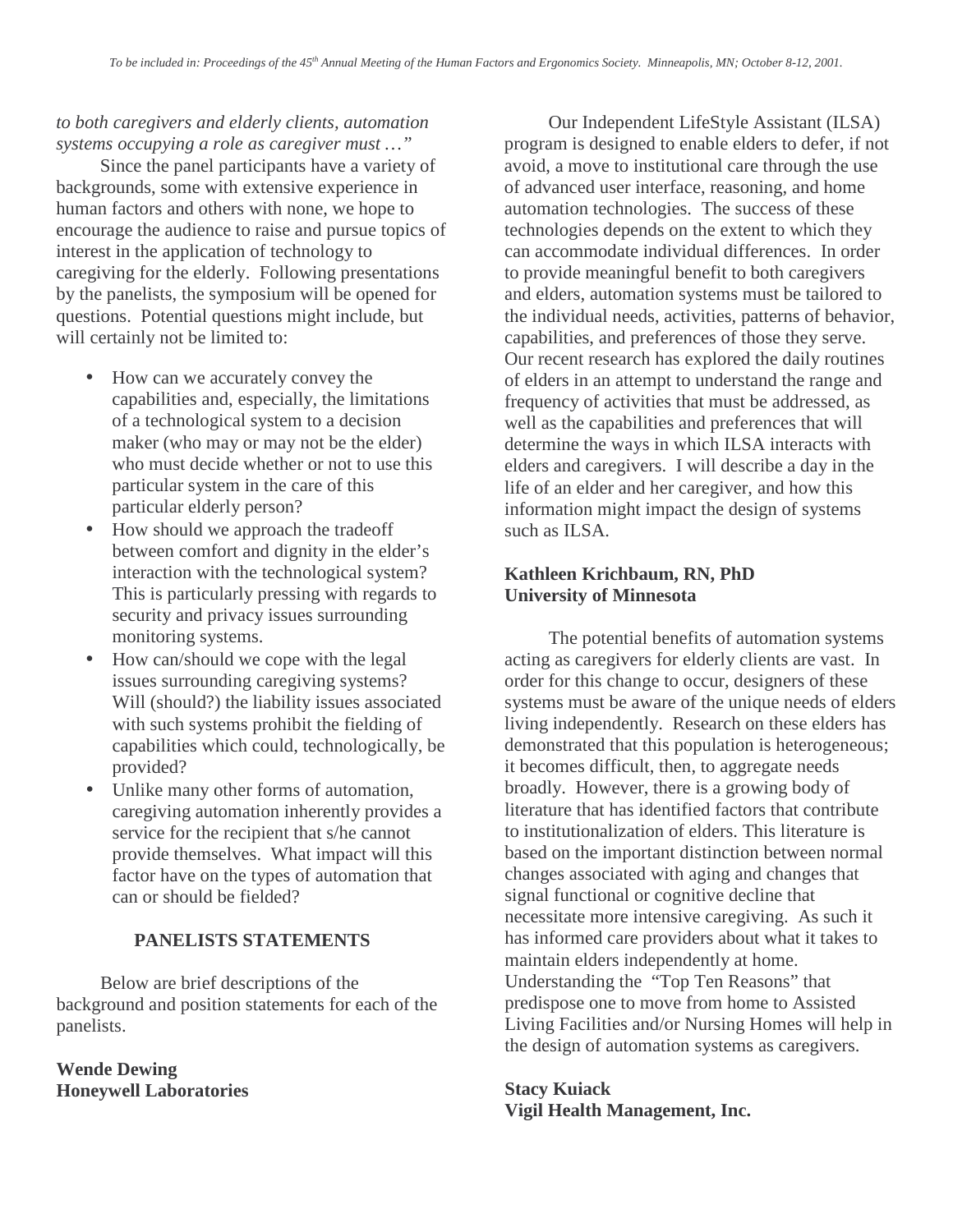There are an estimated 6.25-million dementia sufferers in the United States, and that figure is expected to rise to 14-million by 2050. The one pervasive complaint within the medical profession is that dementia patients have great difficulty operating a traditional nurse call system. These people are often physically unable or confused about how and when to summon help. In effect, dementia sufferers do not equate the pushing of a small red button with summoning help. In those cases where they do know when to call for help, physical impairment often prevents them from doing so. This has historically been a key point of failure for care delivery and IT performance in seniors' care.

To deliver effective care in these situations it is necessary to understand when a dementia sufferer needs help. Each patient has a unique set of needs and by understanding their rest and activity behaviors, bathroom and/or incontinence patterns, and mobility patterns caregivers are better able to design and deliver individualized care based upon unique, pro-active behavioral profiles.

Vigil® is focused on delivering technologybased solutions to these challenges and the Vigil Integrated Care Management System provides longterm care residents with a state-of-the-art behavioral monitoring system. Through an array of passive sensors and proprietary hardware Vigil® provides residents with a means of summoning help without being cognitively alert or physically mobile. Vigil® returns dignity, independence and peace of mind to residents, their families and the medical community while increasing the quality of care received.

### **Wendy A. Rogers Georgia Institute of Technology**

Technology certainly has the potential to improve the lives of older adults. Technological advances may increase functional independence, may enhance social interactions, and may be used to improve home health care. However, technology is only as good as it is usable by the intended user population. In our work, we have found that older adults are very open to new forms of technology provided they are taught how to use the new

systems and that they can conceive of a potential benefit (i.e., not technology for the sake of technology). Unfortunately we have also found that many systems are not designed with the needs and capabilities of older adults in mind. I would make the following points in my discussion: a) agerelated motor, sensory, and cognitive declines must be considered in the design process; b) designers should capitalize on age-stable abilities; c) older adults should be included in the formative and summative usability evaluations.

### **Steven Shafer Microsoft Research**

In the future "intelligent" home or office environment, lots of devices and programs have to work together. Today's systems require custom construction and configuration. In the EasyLiving project, we are developing a prototype system that creates a model of the environment using cameras and other sensors. Using this model, home and office automation can become more of a commodity market, and we may see the emergence of a "marketplace" of the necessary devices and application programs. There are many applications possible for people with disabilities or age-related infirmities, such as monitoring, medication dispensation, and communications assistance.

#### **REFERENCES**

- AARP (American Association of Retired Persons), Family Caregiving in the U.S.: Findings From a National Survey, *AARP Research Group,* June 1997.
- AOA (Administration on Aging), *Profile of Older Americans*: 1998, http://www.aoa.gov.
- Gallagher, D., Rose, J., Rivera, P., Lovett, S., and Thompson, L.W. (1989). Prevalence of Depression in Family Caregivers, The Gerontologist, 29(4):449-456.
- HCFA (Health Care Financing Administration), http://www.hcfa.gov/stats/nhe-proj/, 4 September, 1998.